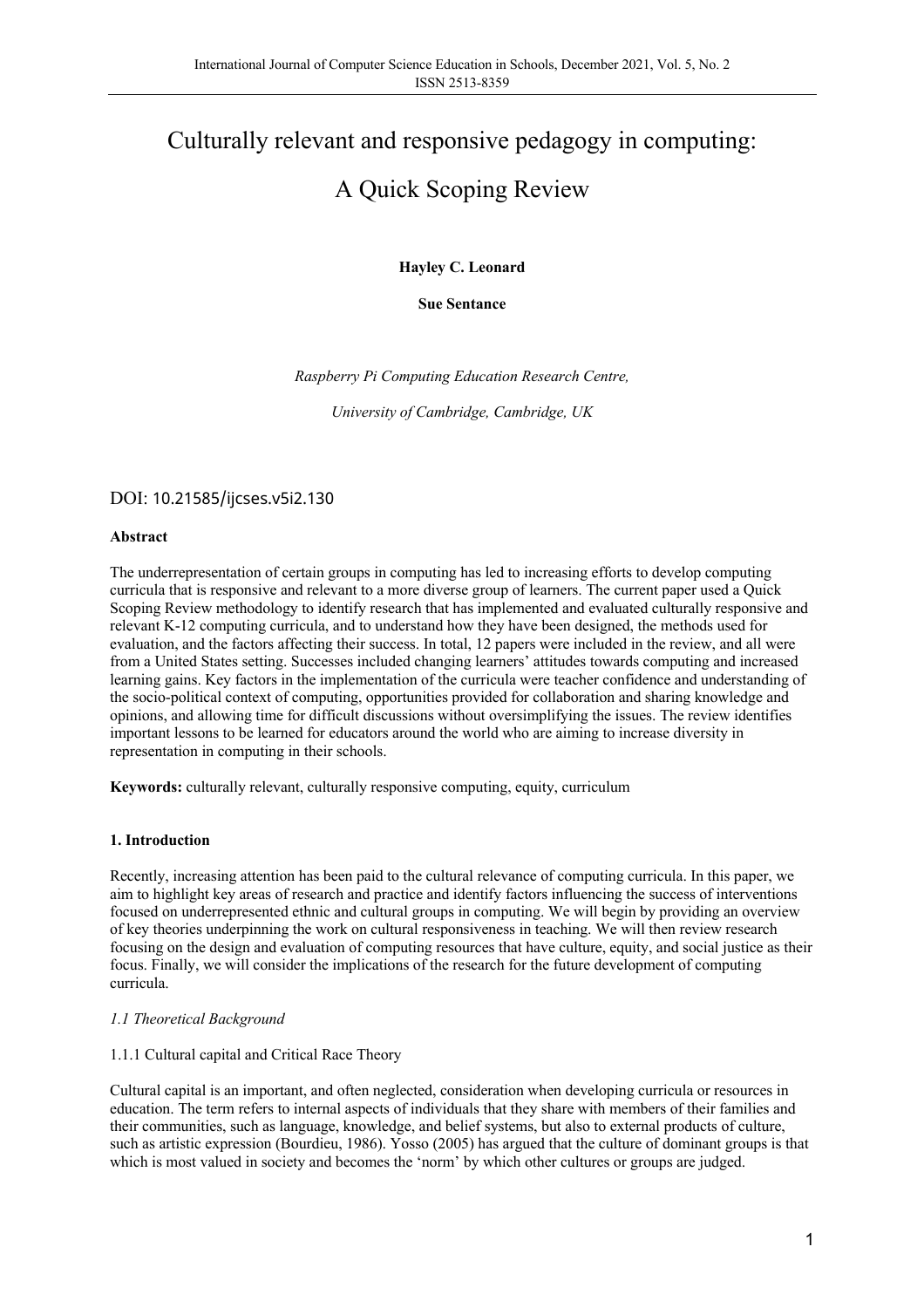According to Yosso (2005; p.75), although educational institutions may aim to provide neutral settings for learning, in reality they tend to promote standards and topics valued by the dominant groups in society, often resulting in "deficit thinking". This results in students from non-dominant, or minority, groups being viewed as problems to be fixed, and who need to learn the dominant group's cultures and ways in order to succeed in life (Cabrera, 2019). Several authors have highlighted how Critical Race Theory can help to identify, examine and challenge these deficit models, drawing from law, history and social theory to bring attention to how race and racism can implicitly bias and impact educational practices (e.g., Ladson-Billings & Tate, 1995; Lynn & Dixson, 2013; Yosso, 2005).

For example, having a computer at home allows a young person to develop computing skills and vocabulary, which is cultural capital that is valued in the school environment. Other children may have developed skills which are of great value in their culture but are not those that are valued by the dominant groups (Yosso, 2005). Thus, children from minority backgrounds can often be labelled sub-standard or deficient in certain 'basic' skills that are based on norms of middle-class white children which have been assumed to be applicable to children from all backgrounds (Lachney, 2017). Understanding these implicit assumptions and being open to identifying and supporting minority groups' cultural capital is of great importance in the education system. One step towards this goal is through the development of more culturally relevant and accessible teaching approaches and resources for young people from different backgrounds, on which we will focus for the rest of this paper.

1.1.2 Developing a theory addressing culture and equity in computing education

Theories of equitable teaching and learning practices which focus on cultural relevance and responsiveness have developed over several decades, leading to frameworks such as Culturally Relevant Pedagogy (Ladson-Billings, 1995), Culturally Responsive Teaching (Gay, 2000), and Culturally Sustaining Pedagogy (Paris, 2012; see Madkins et al., 2020, for an overview of these approaches). The key elements of these frameworks all focus on how teachers understand, respond to and use the cultural diversity within their communities to help all students achieve, build relationships, celebrate and sustain their cultures, and understand and challenge inequitable practices and belief systems that marginalise minority groups.

Building on these frameworks in education, Scott and colleagues (2013, 2015) developed Culturally Responsive Computing (CRC) theory to focus on equitable teaching approaches in computing specifically. Through an extracurricular club for girls from minority groups (COMPUGIRLS) that was held over a period of two years, the authors promoted three main tenets of an equitable teaching approach: *asset building, reflection,* and *connectedness*. To address these tenets, the teacher/mentors were encouraged to identify and integrate the girls' technological and subject area knowledge into the curriculum, to support the girls in reflecting on their own knowledge and how it had developed, and to explicitly make links with their peers and communities, and wider cultural/socio-political issues (Scott & White, 2013). After implementing the COMPUGIRLS program with a range of different groups, Scott et al. (2015) revised the theory to incorporate more nuance, resulting in the following five principles:

- 1) All students are capable of digital innovation
- 2) The learning context supports transformational use of technology
- 3) Learning about one's self along various intersecting sociocultural lines allows for technical innovation
- 4) Technology should be a vehicle by which students reflect and demonstrate understanding of their intersectional identities
- 5) Barometers for technological success should consider who creates, for whom, and to what ends, rather than who endures socially and culturally irrelevant curriculum.

*Scott et al. (2015; pp. 420-421)*

These theoretical principles move away from a deficit model of thinking, in which the focus of computing teaching for minority groups is decontextualised 'basic' skills that they are seen to lack, and allows students to express their identities and their culture through technology in a way that is meaningful to them and their communities (Scott et al., 2015). They provide authentic learning experiences, in which students experience teaching and learning that is both interesting and relevant to them ("personal authenticity") and which reflects ways of working within computer science that will be of use in their future careers ("professional authenticity"; Means & Stephens, 2021, pp.19-20).

The theory also promotes a critical engagement with technology and social justice issues to allow students to innovate and create technological solutions to address issues that affect them (Madkins et al., 2020). It allows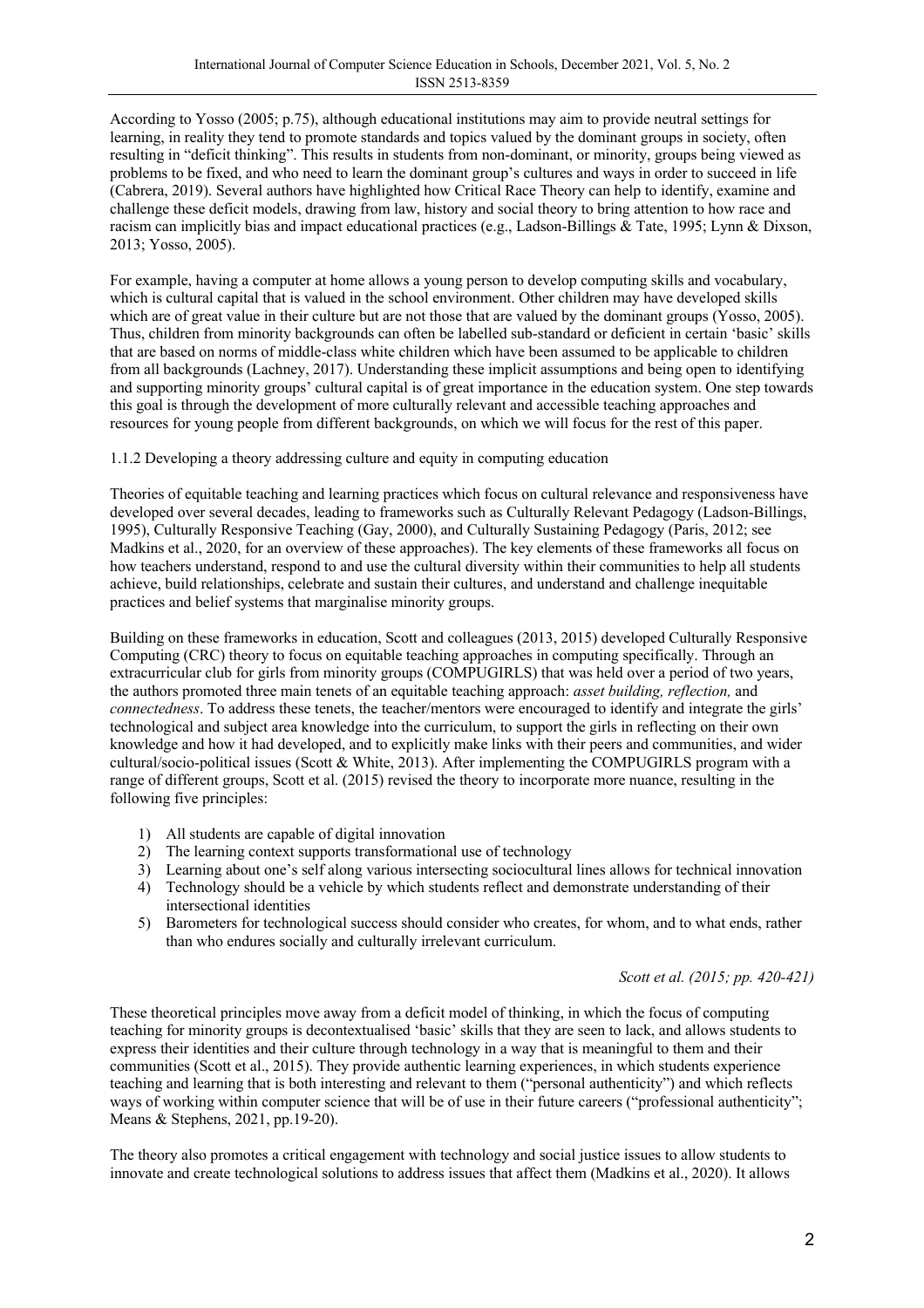students who have a focus on communal goals (i.e., those that involve working with, or for the good of, others; Brinkman & Diekman, 2016) to identify computing as a means of addressing these goals and, therefore, to feel a sense of belonging within the subject. Given that students from minority groups may have a greater focus on communal goals than those from dominant groups (Lewis et al., 2019), it is of great importance that computing as a discipline is seen to align with these goals in order to encourage more diversity in those choosing the subject and career.

Although based on implementation in an extracurricular setting, the COMPUGIRLS program and CRC theory have important applications for teaching computing in both formal and non-formal learning environments. The next section provides an overview of a range of curricula that have been developed for use in both environments that are focused on culture and equity, and that incorporate many of the principles of CRC theory.

## *1.2 Teaching computing through the lens of culture and equity*

Over the last 20 years, researchers and practitioners have increasingly aimed to develop computing curricula that are culturally responsive and relevant. Designing equitable and authentic learning experiences in computing requires a conscious effort to take into account characteristics of learners and their social environments, and to deal with topics that are relevant to a wide range of students.

Means and Stephens (2021) outline three key areas on which educators should focus when developing authentic computing experiences: the *learners* (understanding who they are and the experiences they bring to the computing classroom), the *community* (recognising and understanding the knowledge, opinions and experiences of both the local and the learning community, and building on the cultural wealth in these communities), and the *activities* (identifying both personally and professionally meaningful computing tasks, as well as considering meaningful learning outcomes and how they are valued).

Madkins et al. (2020) describe three overlapping but separate equitable teaching practices in computing: *promoting identity development* by understanding the learners but also by allowing them to express themselves through computing; *highlighting the personal and sociopolitical relevance of technology* by situating technology ideas within their local community and wider sociopolitical context and allowing learners to address issues that are meaningful to them; and *positioning learners as creative agents/change agents* by empowering them to use technology to innovate and solve problems with personal relevance.

Both sets of principles suggest that students should not only be given the opportunity to express their cultural knowledge and identities in computing tasks, but also to develop a sense of identity and belonging within computing as a discipline and a profession. This involves challenging stereotypes of who can be a computer scientist and what computing should be used to achieve in society, as well as understanding and addressing power relationships and biases within the community of learners. Learners should feel empowered to be creative and work with others to innovate and solve problems important to them, their communities, and wider society.

## *1.3 The current paper*

The current paper aimed to identify key approaches to embedding culturally responsive and relevant pedagogy into computing curricula and to understand the design principles that were used in the development of the curricula. Specifically, we were interested in approaches that had been used in formal and non-formal learning spaces with K-12 students and had been evaluated in terms of student outcomes. We utilised a Quick Scoping Review (QSR) methodology (Collins et al., 2015) to allow us to synthesise the evidence available and provide an informed conclusion concerning the previous literature. Although less rigorous than a full systematic review or meta-analysis, the QSR method remains transparent and minimises bias while allowing the author to answer more open-ended questions about the evidence on a subject (Collins et al., 2015). For the current paper, we aimed to address the following questions:

- 1) Which design principles have been embedded into the curricula to promote cultural relevance, equity and justice in computing?
- 2) How has the success of the teaching approaches or curricula been evaluated?
- 3) Which factors positively or negatively influence the success of the teaching approaches or curricula?

#### **2. Methodology**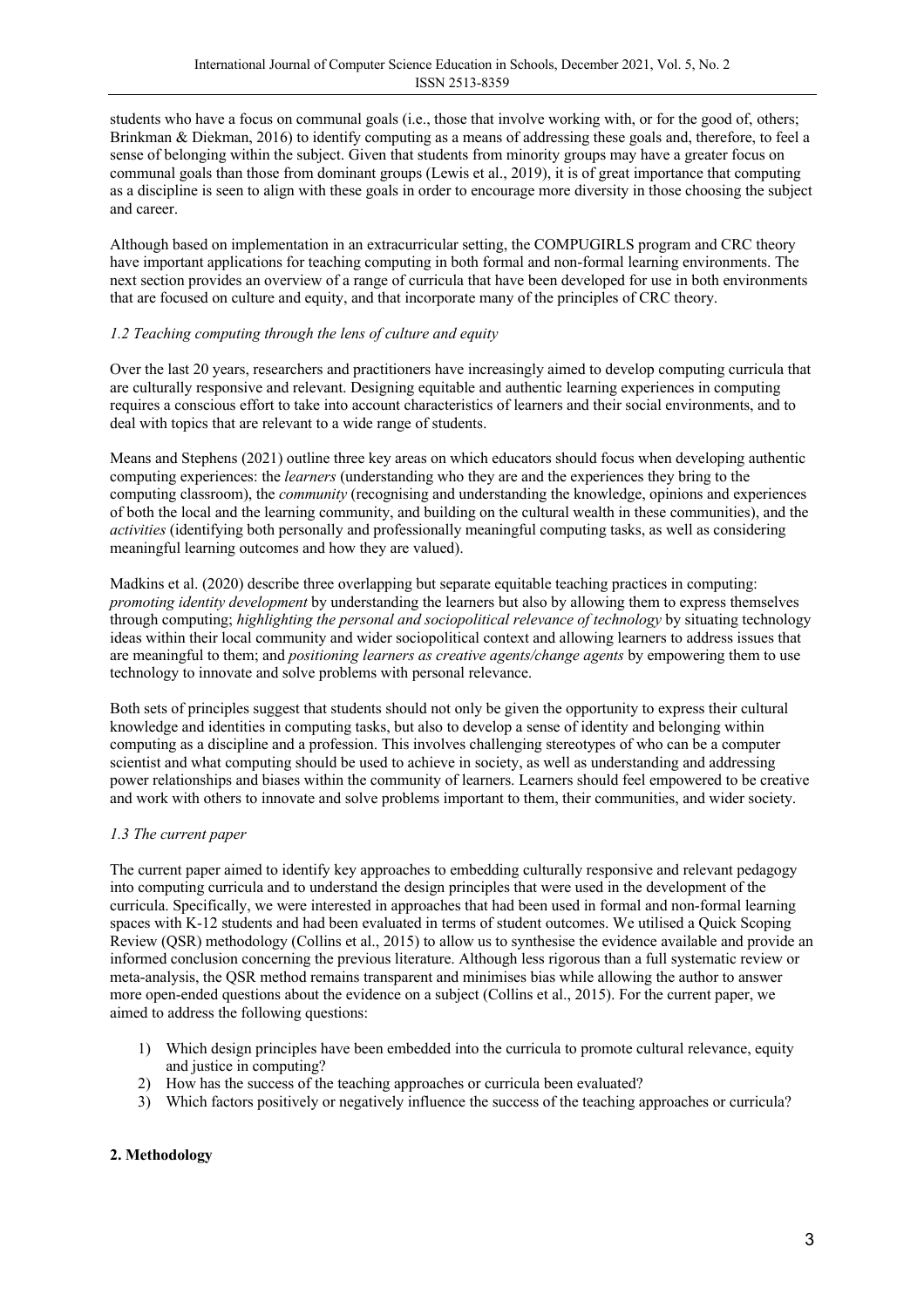## *2.1 Initial search*

Our investigation of the literature took place between January and March 2021. We began by searching for a recent review paper on culturally relevant pedagogy in computing through Google Scholar, using the term "culturally relevant computing review". This identified a narrative review conducted by Morales-Chicas et al. (2019) which included 22 papers from JSTOR Arts and Sciences, Web of Science, and ERIC databases on three key themes that had been identified in a previous scoping exercise, and which were used in the systematic literature search: culturally responsive computing, ethnocomputing, and Culturally Situated Design Tools. Ethnocomputing relies on the use of relevant cultural artifacts and symbols, as opposed to Western ones that pervade most computing curricula (Tedre et al., 2006). Culturally situated design tools (CSDTs) are developed to this end, producing visual programming media reflecting different cultural practices and artifacts, and codesigned with the community for whom the practice or artifact is relevant (Eglash et al., 2006). The term 'etextiles' had also been added to the search terms as these teaching activities often include elements of culturally relevant pedagogy, although they do not specifically adopt a culturally responsive approach (Morales-Chicas et al., 2019). Papers were included in the review if they were written in English in peer-reviewed journals between 1998-2018, and if they focused on K-12 education.

## *2.2 Initial review*

We read the review paper by Morales-Chicas et al. (2019), along with the 22 papers included in the review. For our current purposes, we decided to focus on studies evaluating outcomes for K-12 students receiving culturally relevant and responsive curricula, in both formal and non-formal education settings. Evaluations included quantitative or qualitative measures of learning, attitudes, engagement, or other outcomes, and were gathered from both students and teachers/instructors. Papers must be written in English.

From the 22 papers, two position and two review papers were excluded, along with one paper focused on teacher professional development, and four that did not specifically aim to take a culturally responsive approach. Seven more papers that described culturally relevant approaches without full evaluation were also excluded, resulting in a total of 6 studies remaining in the current paper from the original systematic review.

## *2.3 Additional search, review, and analysis*

Since the review had covered literature up to 2018, we conducted an additional search for papers using the same search terms as the original review between 2018 and March 2021. We added the search term "Exploring Computer Science" to identify papers evaluating the school-based curriculum developed for high school students using culturally relevant and equity-focused approaches (Goode, 2010). We replaced the Web of Science database, to which we did not have access, with the ACM Digital Library. From JSTOR Arts and Sciences, we retrieved 8 additional papers across the original search terms, but none of them met the inclusion criteria. In ERIC, a further 9 papers were retrieved, with one paper meeting our inclusion criteria. ACM Digital Library produced three papers for inclusion from 86 results. Two additional papers from 94 potential results using the "Exploring Computer Science" search term were also found across the three databases.

The final QSR therefore included 6 papers from the original systematic review by Morales-Chicas et al. (2019), and 6 additional papers published between 2018 and March 2021.

## **3. Results**

The 12 studies emerging from the QSR are presented in Table 1 and are linked to key design principles recommended by Madkins et al. (2020) and Means and Stephens (2021).

#### **Table 1**

*Studies evaluating culturally relevant and responsive computing curricula in formal and non-formal K-12 settings*

| Author   | <b>Focus of curriculum</b> | <b>Participants</b> | Key equitable / authentic |
|----------|----------------------------|---------------------|---------------------------|
| and Year |                            |                     | design principles         |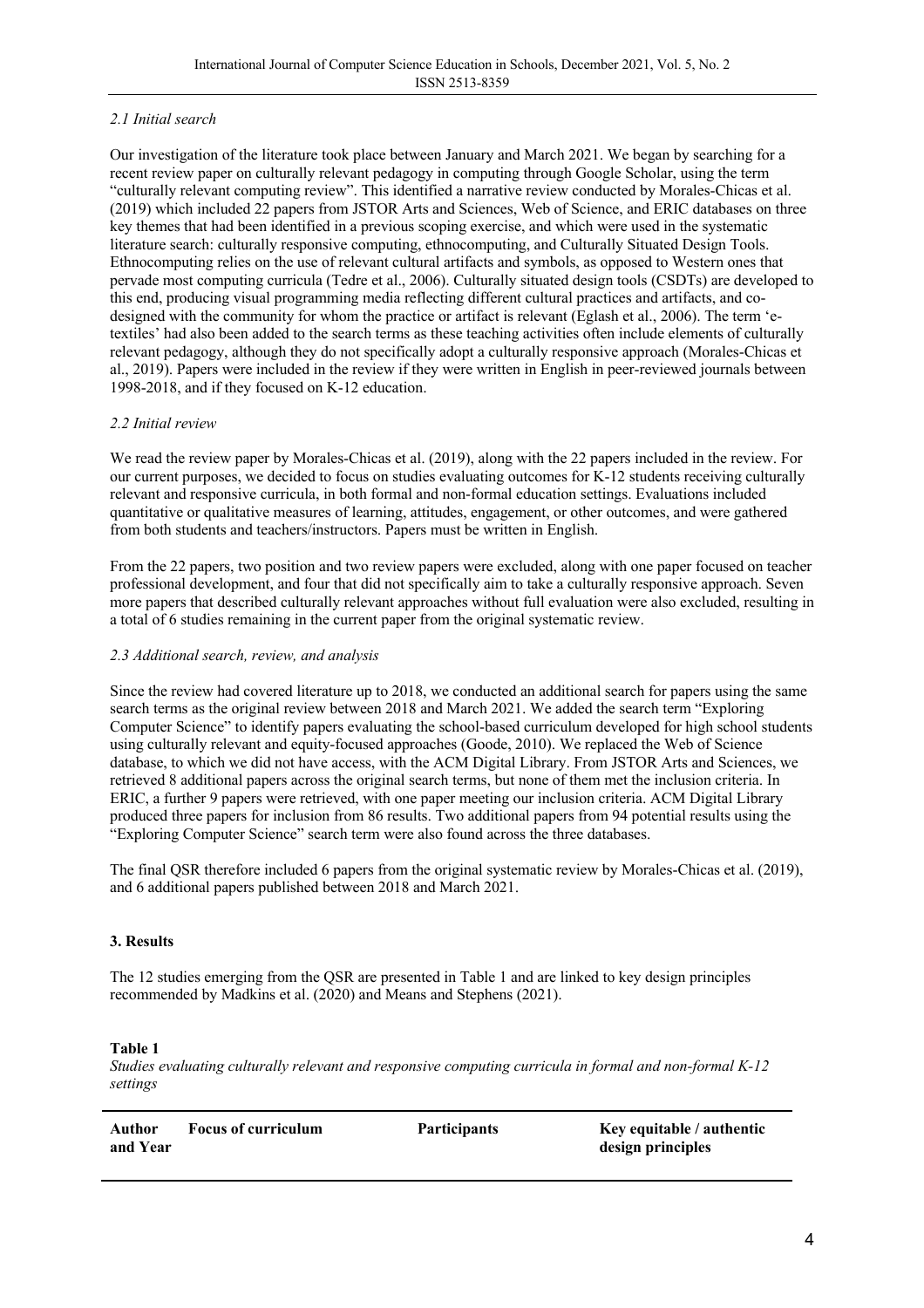## *Reviewed by Morales-Chicas et al. (2019)*

## *CSDTs*

| Eglash et<br>al. (2011)       | 6 days of lessons using websites<br>for fractal design - standard vs.<br>culturally situated design tools<br>(CSDTs)                                                                        | 40 10th Grade computing<br>students (US)                          | Identity development and<br>expression                                                             |  |  |  |
|-------------------------------|---------------------------------------------------------------------------------------------------------------------------------------------------------------------------------------------|-------------------------------------------------------------------|----------------------------------------------------------------------------------------------------|--|--|--|
| Eglash et<br>al.<br>(2013)    | After school clubs over period of<br>4 years using CSDTs                                                                                                                                    | 81 Grade 1-6 students in<br>after school club (US)                | Building on<br>community/cultural<br>knowledge                                                     |  |  |  |
| Babbitt et<br>al.<br>(2015)   | 3 days of lessons using websites<br>for mathematical concepts in<br>Ghanaian Adrinka symbols -<br>standard vs. culturally situated<br>design tools (CSDTs)                                  | 19 7th-8th grade students<br>(Ghana)                              |                                                                                                    |  |  |  |
| Vernacular culture            |                                                                                                                                                                                             |                                                                   |                                                                                                    |  |  |  |
| Scott $\&$<br>White<br>(2013) | After school/summer clubs over a<br>2-year period focusing on <i>asset</i><br>building, reflections, and<br>connectedness                                                                   | 41 $13-18$ -year-old girls<br>from low income<br>backgrounds (US) | Identity development and<br>expression<br>Positioning students as<br>creative agents/change agents |  |  |  |
| DiSalvo<br>et al.<br>(2014)   | Out-of-school program<br>incorporating video games testing<br>and workshops on programming                                                                                                  | 30 14-18-year-old male<br>students (US)                           | Highlighting<br>personal/sociopolitical<br>relevance of technology and<br>challenging biases       |  |  |  |
| Ashcraft<br>et al.<br>(2017)  | 3 out-of-school courses over 9<br>months focusing on digital<br>storytelling, designing and<br>programming educational video<br>games, and design and program<br>projects in virtual worlds | $28$ 12-17-year-old girls<br>from low income<br>backgrounds (US)  | Providing professionally<br>authentic computing<br>experiences                                     |  |  |  |

*Additional studies of curricula with a culture/equity focus since 2018*

*CSDTs*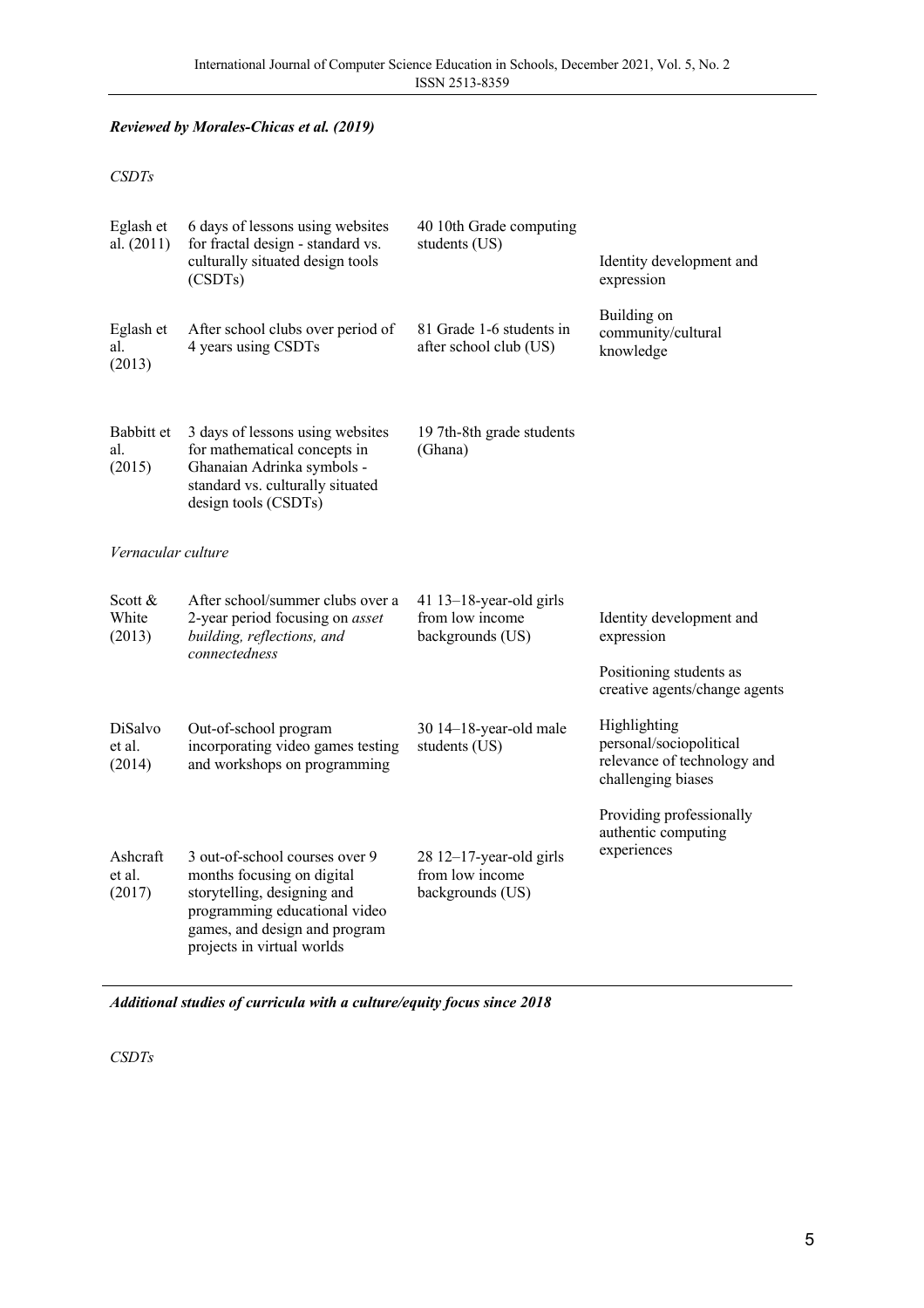| Davis et<br>al. (2019)       | In-class lessons incorporating<br>cultural art and designs into a<br>standard Python programming<br>unit of work, using CSDTs                              | 33 high school students<br>(US)           | Identity development and<br>expression<br>Building on<br>community/cultural<br>knowledge                                                                                |  |
|------------------------------|------------------------------------------------------------------------------------------------------------------------------------------------------------|-------------------------------------------|-------------------------------------------------------------------------------------------------------------------------------------------------------------------------|--|
| Scratch curricula            |                                                                                                                                                            |                                           |                                                                                                                                                                         |  |
| Franklin<br>et al.<br>(2020) | In-class Scratch Encore<br>curriculum over one year (pilot),<br>representing three strands:<br>multicultural, youth culture, and<br>gaming.                | 271 5th-8th Grade<br>students (US)        | Identity development and<br>expression<br>Building on                                                                                                                   |  |
| Yang et<br>al. (2021)        | 11-week library-based club with<br>Scratch-based curriculum,<br>focusing on key computing<br>concepts and practices, and<br>culturally responsive pedagogy | 30 8-10-year-olds (US); 2<br>case studies | community/cultural<br>knowledge                                                                                                                                         |  |
| ECS curriculum               |                                                                                                                                                            |                                           |                                                                                                                                                                         |  |
| McGee et<br>al. (2018)       | In-class ECS curriculum over 1<br>year, using inquiry-based<br>approaches, culturally relevant<br>and culturally responsive<br>pedagogy                    | 906 high school students<br>(US)          | Identity development and<br>expression<br>Building on<br>community/cultural                                                                                             |  |
| Ryoo<br>(2019)               | In-class ECS curriculum over 1<br>year, using inquiry-based<br>approaches, culturally relevant<br>and culturally responsive<br>pedagogy                    | 70 high school students<br>(US)           | knowledge<br>Positioning students as<br>creative agents/change agents<br>Highlighting personal/socio-<br>political relevance of<br>technology and challenging<br>biases |  |
| Qazi et<br>al. (2020)        | In-class ECS curriculum over 1<br>year, using inquiry-based<br>approaches, culturally relevant<br>and culturally responsive<br>pedagogy                    | 398 high school students                  |                                                                                                                                                                         |  |

*US = United States*

Beginning with the review by Morales-Chicas et al. (2019), the length of the curricula ranged from three days to two years, with the majority of courses being delivered outside of school or in elective programs and with relatively low numbers of young people. Three studies utilised CSDTs, with results indicating improvements in students' attitudes towards computing/science (Eglash et al., 2011; Eglash et al., 2013), and/or in knowledge after lessons (Babbitt et al., 2015; Eglash et al., 2011), in comparison to groups not receiving the cultural curricula. Interestingly, Eglash et al. (2013) compared a heritage culture and a vernacular culture approach and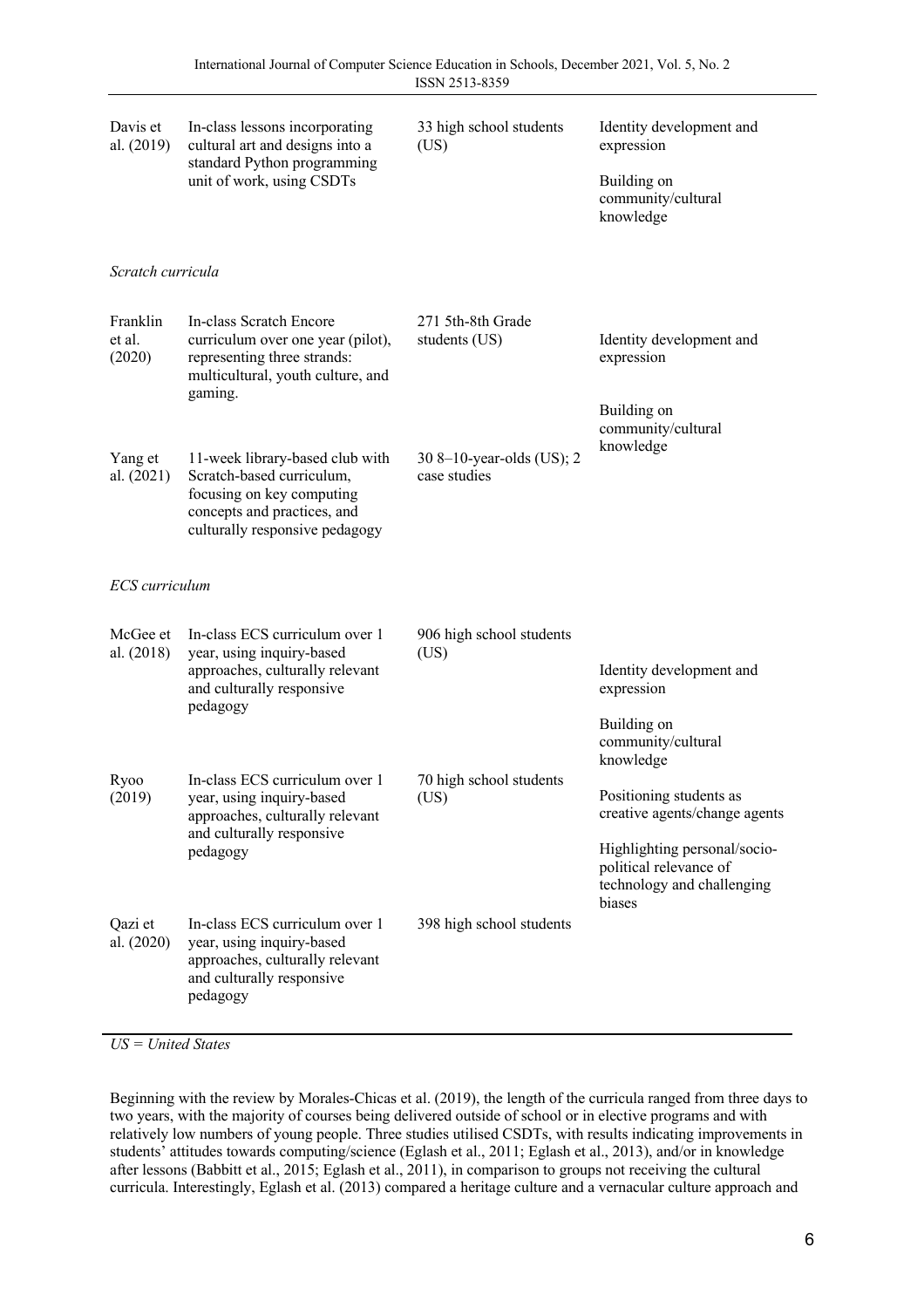reported a slight preference for vernacular culture amongst students. The authors point out that preferences and interests are highly likely to change at different points in young people's development, which suggests that using a range of different cultural touch points may therefore provide the best results. It is important to note that these quantitative evaluations of relatively short, focused interventions relied on very small sample sizes and further research will be required to better understand the impact of using CSDTs on a larger scale and in the longer term. Furthermore, more research is required to understand differences between formal and non-formal settings in terms of how these tools are integrated into the wider curriculum, how much time is allowed for their exploration and use, and their impact on computing-specific knowledge and skills.

Some studies used a more vernacular culture approach, using video games and digital storytelling to engage young people from underrepresented groups in computing. The COMPUGIRLS program (Ashcraft et al., 2017; Scott & White, 2013) incorporates three courses: digital storytelling, designing educational video games using Scratch, and designing projects in virtual worlds. Over the course of the programs, the authors' qualitative analyses reveal changes in the girls' understanding of their own identities and their roles within the community through computing, as well as the development of key computing skills. DiSalvo and colleagues (2014) drew on the popularity of video games to engage African American male students in computing through a program in which students became games testers and participated in computing workshops. The program was considered successful in improving interest and confidence in computing amongst the students, with 65 percent choosing to study computer science after high school. The non-formal settings of these programs, along with the engaging content, seem to provide a platform for young people who are typically underrepresented in computing to explore different aspects of the subject and understand the relevance of it to their lives and future careers. Trying to incorporate these types of approaches into the formal education system can be more of a challenge, although recent studies (outlined below) are attempting to do so.

For example, in the studies since 2018, Eglash and colleagues have continued to evaluate the use of CSDTs in formal settings (Davis et al., 2019). Curricula based around the Scratch programming environment have also been developed and tested in and outside of school (Franklin et al., 2020; Yang et al., 2021). Finally, studies evaluating the rollout of the Exploring Computer Science (ECS) curriculum in schools have recently been published (McGee et al., 2018; Ryoo, 2019; Qazi et al., 2020). We will discuss each of these sets of studies in turn.

Davis et al. (2019) aimed to incorporate cultural computing into a standard Python programming course in schools and reported significant increases in students' learning of computing concepts during this time. Content that had taken nine months to learn in the standard course was covered in only six months in the adapted course. However, there was very little change in attitudes towards computing or evidence of increased understanding of the relationships between culture and computing as a result of the adapted curriculum. This perhaps suggests that there needs to be a very careful balance between the cultural and computing content in a curriculum, especially in formal schooling, to have an effect on both learning and cultural awareness or identity. Teachers who are delivering the curriculum have to ensure that there are clear learning gains from an activity which can be evidenced through formal testing and may have less time available to promote exploration and discussion than researchers or instructors delivering the same content in non-formal settings. However, repeating the study across different schools, teachers and students will be important in understanding the interplay between these factors outside of the single class of high school students involved in this particular study.

A greater focus on the computing content of the learning experience is clear in the two Scratch-based curricula designed for younger students in the studies by Yang et al. (2021) and Franklin et al. (2020). Yang et al. incorporated a culturally responsive computing element into a standard 'Use-Modify-Create' framework for teaching computing (Lee et al., 2011) in a non-formal setting. They highlighted opportunities in both the 'Modify' and 'Create' stages to develop a sense of identity and belonging and to produce personally relevant and meaningful artifacts through computing. In-depth case studies of two participants in the 11-week program revealed indicators of increased belonging to the community of their computing club, as well as clear progression in their understanding and implementation of computing concepts. However, further research is required with a much larger sample and with a greater focus on cultural identity outside of computing to evaluate this program's success.

The Scratch Encore curriculum (Franklin et al., 2020), on the other hand, has been piloted with 271 5th-8th Grade students in a school environment over the course of a year. It consists of sequential modules covering intermediate computing concepts, and each module is offered across three different strands: Multicultural, Youth Culture, and Gaming (all of which cover the same computing content but with different themes). The strands draw on both heritage and vernacular culture, and educators can choose which is the most relevant for their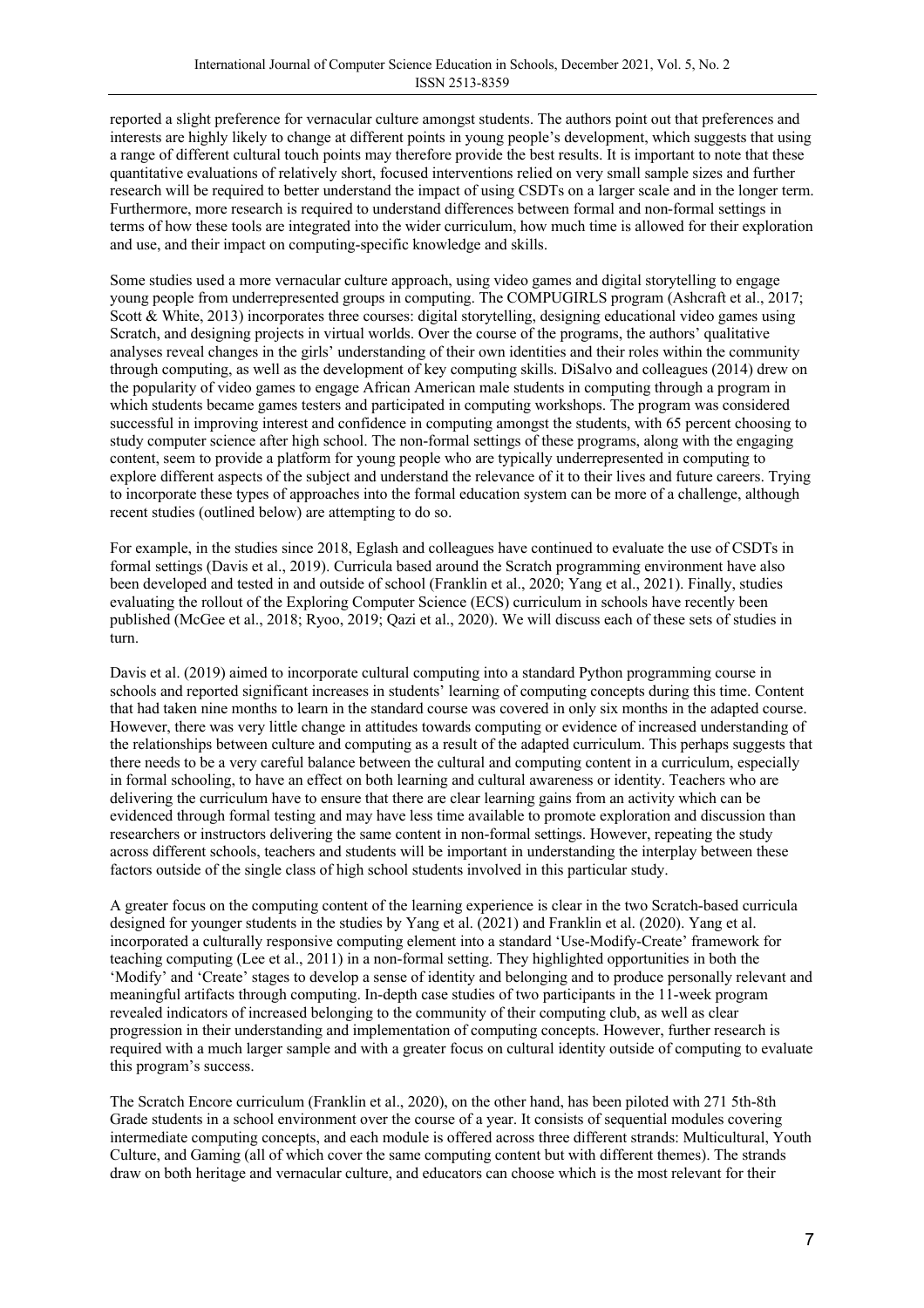learners. Like the previous study, it utilises the Use-Modify-Create framework, providing opportunities for personalisation and expressing an individual's identity through the projects that are created. The pilot evaluation revealed that teachers found the course engaging for their students and the difficulty level appropriate. Opportunities for incorporating culture and students' own identities was demonstrated through the projects students created, and teachers' feedback on the relevance of different lessons. Further research is required to assess the learning gains of students, as well as changes in their attitudes and confidence, using this course over time. Direct comparisons of the curriculum in formal and non-formal settings will also provide some insight into the impact of the purpose of the activities, and the role of the instructor and their instruction approaches, on student outcomes.

Based entirely in formal education settings, three recent studies have evaluated the implementation of the ECS curriculum over five different states (McGee et al., 2018; Ryoo, 2019; Qazi et al., 2020). Student engagement and interest in CS were positively affected across all three studies, with Qazi et al. reporting students' perceived improvement specifically in creativity, problem solving, critical thinking and collaboration. These improvements were related to how engaged students felt in the curriculum, including how autonomous they felt in solving reallife problems. The importance of real-world problem-solving for student engagement was also evident in Ryoo's qualitative analyses, along with being able to demystify CS practices and careers, and demonstrations of how students' voices and perspectives were valued and could make a difference to others. As well as changes in attitudes and engagement in response to the ECS curriculum, McGee et al. revealed significant learning gains in computational thinking over the course of the year, irrespective of students' gender and race. However, it is to be noted that both students' end of course attitudes and the teachers' years of teaching ECS were significant predictors of these learning gains.

The impact of teachers' years of experience may be due to increasing familiarity with the course content and their pedagogical and concept knowledge, but is also likely to be related to their developing understanding of the equity-focused principles underlying the curriculum and their ease in discussing complex and sensitive issues around race, bias and systemic barriers (Goode, Ivey, Johnson, Ryoo, & Ong, 2020a; Goode, Johnson, & Sundstrom, 2020b). With additional years of experience, teachers also develop a better understanding of their own school and district in terms of local needs and relevant issues, as well as educational policies and resources available. Providing a strong professional development program for teachers and supporting them as they deliver the curriculum and navigate their specific educational contexts is vital for the success of culturally relevant and responsive computing in the classroom. Future research focused on teacher voice will also be of great importance to ensure that educators receive the full range of support they require to implement the curriculum.

## **4. Discussion**

We used a Quick Scoping Review (QSR) method to investigate computing curricula that have been developed to be culturally relevant and responsive to a diverse group of learners. Specifically, we aimed to answer the following questions: 1) Which design principles have been embedded into the curricula to promote cultural relevance, equity and justice in computing? 2) How has the success of the teaching approaches or curricula been evaluated? 3) Which factors positively or negatively influence the success of the teaching approaches or curricula? We will begin by considering the first question, before turning to the issues of evaluating success.

#### *4.1 Design principles*

Across the 12 studies included in the QSR, the most common elements of the design were a) identity development and expression, and b) building on community or cultural knowledge. These elements are central to all culturally responsive teaching, allowing students to see themselves and their communities within computing and recognising and celebrating different types of knowledge and understanding (Madkins et al., 2020). In particular, the interventions focused on Culturally Situated Design Tools (CSDTs) emphasise these elements.

From the earlier set of studies reviewed by Morales-Chicas et al. (2019), the out-of-school programs (Ashcraft et al., 2017; DiSalvo et al., 2014; Scott & White, 2013) tended to focus on more vernacular culture and provided more opportunities for professionally authentic computing experiences, aiming to improve the learners' understanding of different careers and types of roles within computing. They also provided opportunities to identify and try to address issues that were meaningful to the learners and their communities, thus highlighting the relevance of computing and encouraging learners to become agents of change. From these studies, it could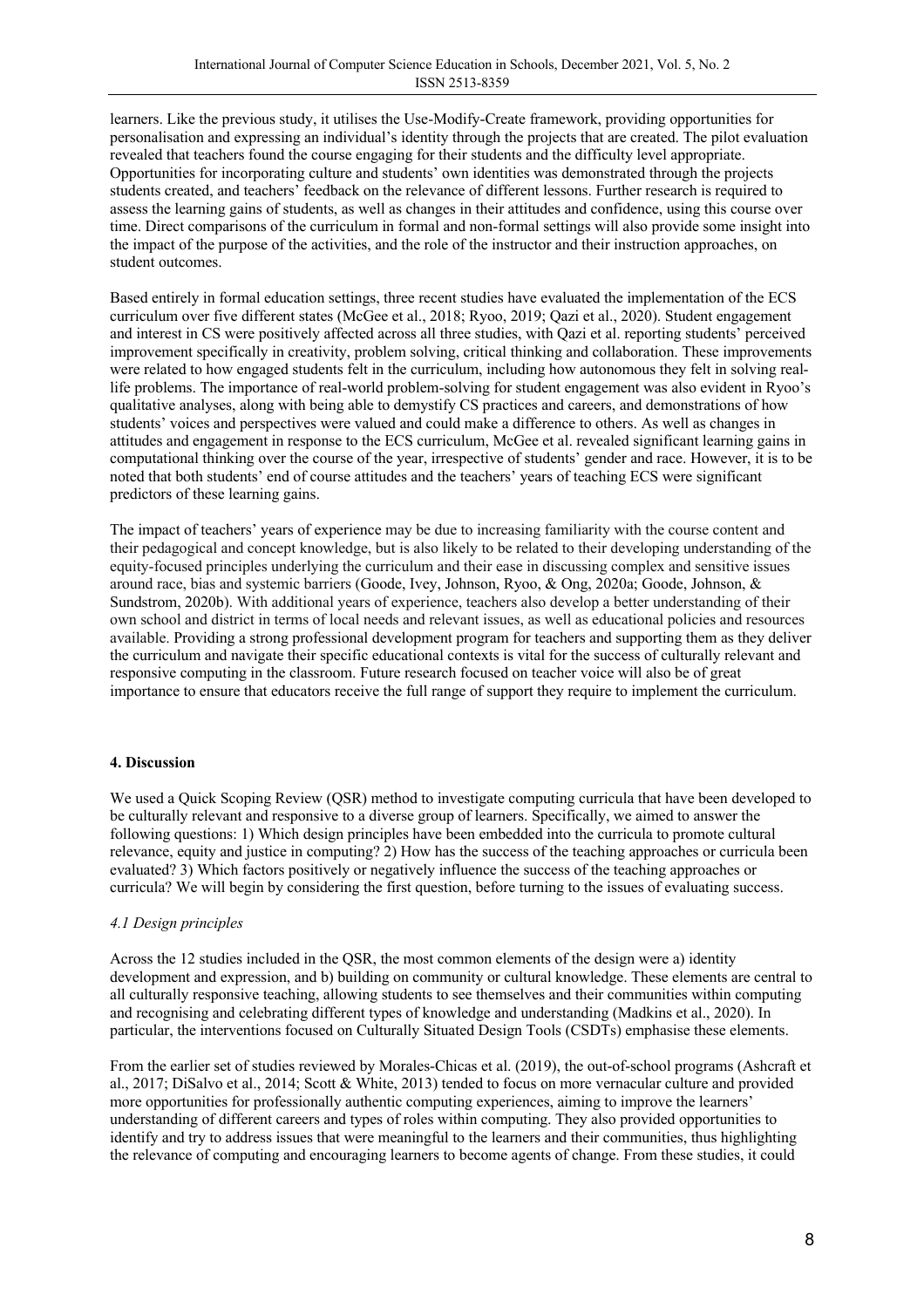perhaps be inferred that non-formal learning spaces are more able to focus on these types of projects, given that they are less constrained by the curriculum and other pressures of teaching within the formal schooling system.

However, the later studies found through the QSR revealed that opportunities to highlight the personal and sociopolitical relevance of computing, to position learners as active agents of change, and to engage in openended and problem-solving activities is indeed possible within a formal computing curriculum (McGee et al., 2018; Ryoo, 2019; Qazi et al., 2020). The ECS curriculum incorporates these elements of culturally responsive teaching throughout its different units. This suggests that balancing the teaching of computing concepts and taking a culturally responsive approach can be done in the classroom but requires intentional and sensitive design.

### *4.2 How are curricula evaluated, and which factors affect their success?*

Focusing on our second two questions, their interdependence means it is preferable to explore them together. The main outcomes measured across all 12 studies included in the QSR were related to student attitudes towards computing, with most studies using a survey measure or in-depth qualitative analyses to evaluate attitude change. Eglash et al. (2013) identified that a vernacular approach was relatively more popular with young people than the heritage approach, highlighting the importance of thinking about learners through an intersectional lens that takes into account a range of characteristics, and not focusing solely on heritage or ethnic background. DiSalvo et al. (2014) reported improved confidence in computing after their games testing workshops. One of the key factors in the changing attitudes of the young people was how they viewed participating as games testers as "cool" and that they were "paid to play" (p. 302), allowing them to present their enjoyment and interest in computing to their peers or families with pride rather than embarrassment. Thus, the people around the learners are also vital to the success of more vernacular approaches to teaching computing.

The qualitative studies additionally explored themes of identity, feelings of belonging to computing as a discipline, and changes to learners' understanding of computing concepts over time (Ashcraft et al., 2017; Ryoo, 2019; Yang et al., 2021). Yang et al. identified the importance of collaborative work in increasing feelings of belonging and promoting shared skills and knowledge. Open discussions concerning sociocultural issues surrounding computing were also key to the success of the programs, both through the teachers' willingness and competence to discuss these issues and the students' feelings of comfort and trust to voice their own opinions (Ashcraft et al., 2017; Ryoo et al., 2019). Ashcraft et al. note that it takes time to develop the trusting relationships needed for these sorts of discussions, which suggests that opportunities should be embedded throughout a curriculum and not be presented as a one-off lesson or only early on in a course. This may seem to lend itself more to a non-formal setting which can take place over longer periods of time than students often receive for computing in schools. However, the Scratch Encore and ECS curricula demonstrate that careful planning and consideration can ensure that both computing content and opportunities for cultural responsiveness are incorporated over the course of a school year.

Two studies used objective measures of learning gains, providing evidence that content was covered more quickly using the culturally responsive approach (Davis et al., 2019) and that learners improved their computing understanding and skills over the year of the ECS course (McGee et al., 2018). Both of these studies identified the importance of the teacher in implementing culturally responsive teaching: the quantitative analysis conducted by McGee et al. revealed that years of teaching computing was a key predictor in student learning gains, while Davis et al. discuss the reluctance of the teacher to engage with certain elements of the sociopolitical content of the curriculum and to allow learners to choose their own projects. This reluctance may have been associated with the lack of change in student attitudes towards computing, despite their increased speed of learning. Recent studies have highlighted how important professional development is within the ECS program in terms of fostering a critical approach to educational practices, computing pedagogy, and teachers' own implicit biases (Goode et al., 2020a, 2020b). The teachers' understanding of culturally responsive teaching, the acceptance of its principles, and their proficiency in implementing them in the classroom are therefore key factors in the success of a culturally responsive approach to teaching computing. However, it is also important to consider the contexts in which teachers are delivering the curriculum, including school and district policies concerning teaching, and the time and resources allocated to computing. Research considering these aspects of teacher constraints will be an important next step in understanding how best to deliver culturally relevant and responsive computing in formal education.

#### *4.3 Conclusion and implications for practice*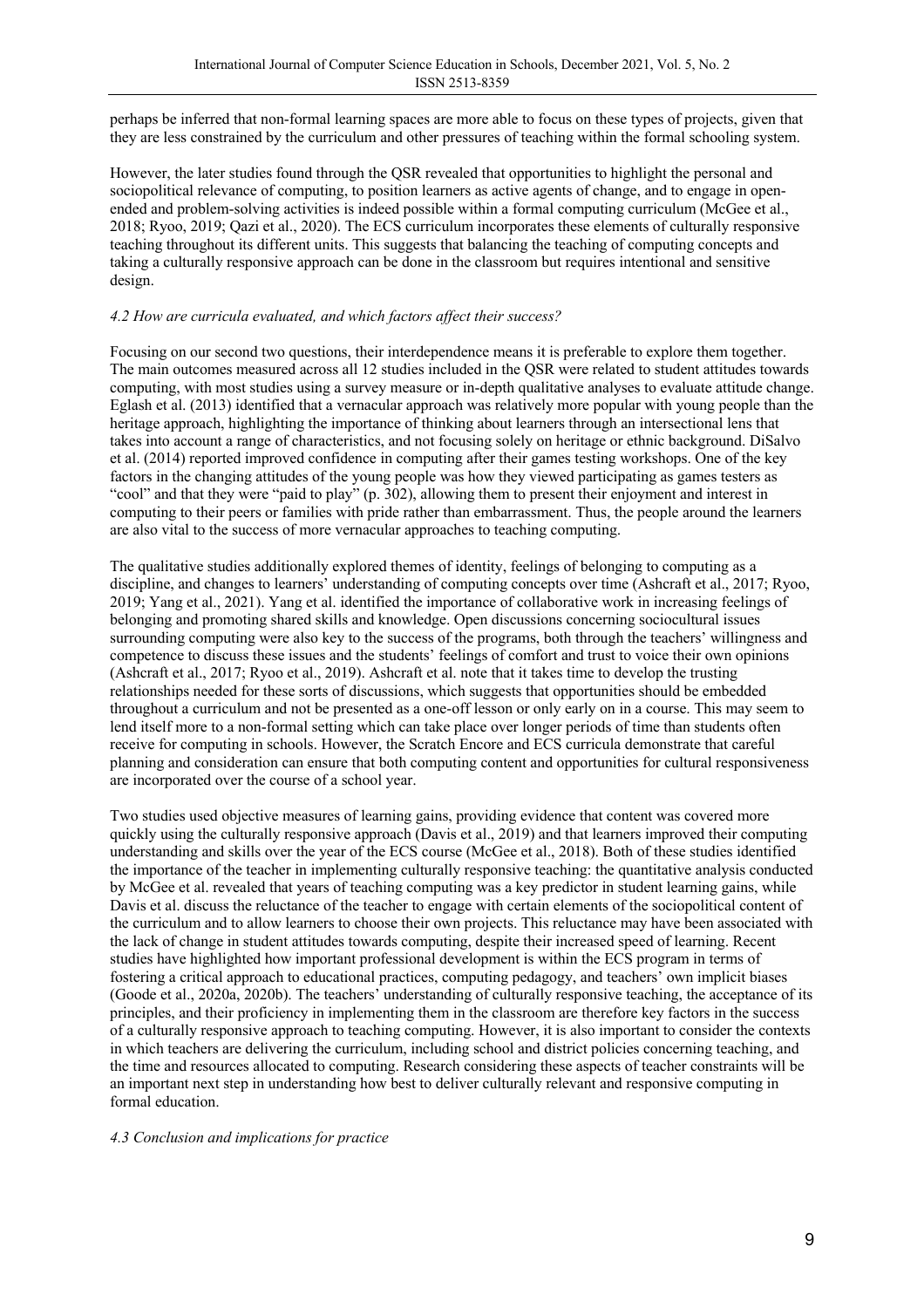Our review of studies reveals a number of different approaches to incorporating culturally responsive teaching into computing, ranging from short, focused interventions with targeted underrepresented groups, to full curricula implemented in the computing classroom. Most studies used a quantitative approach to evaluate the success of the programs, either through surveys of changing attitudes or objective measures of learning gains. Positive changes in these measures tended to be more evident for longer interventions in which culturally responsive teaching was fully embedded rather than competing with the computing concepts being taught. Nevertheless, further research is required with larger samples and longer-term interventions, in many cases, and using validated instruments to investigate the effect of culturally responsive computing on students' attitudes and their later subject and career choices.

The studies utilising in-depth qualitative analyses revealed more about how the learner experience affected their changing attitudes towards computing: being able to openly discuss difficult subjects, think about the sociopolitical context of computing through a complex, intersectional lens, and being able to collaborate and share knowledge and opinions were central to learners' improving attitudes towards computing. Further qualitative studies are required in the future to provide more of this rich and detailed data concerning how and why attitudes may be changing amongst learners following a culturally responsive computing approach.

Future developments of culturally responsive approaches to teaching computing should incorporate the successful elements outlined above into their curricula. Furthermore, developing teacher knowledge and confidence in culturally responsive approaches will be key to their successful implementation. Professional development opportunities should be created alongside curricula to empower teachers and to allow them to fully support their learners in becoming innovators and agents of change within computing. Further research should also be undertaken to better understand teacher voice and the constraints on, and implications of, delivering culturally responsive computing in the classroom. By taking this approach, it may be possible to improve the diversity of representation amongst students choosing to continue with computing as a subject and a career.

#### **Acknowledgements**

We acknowledge the support of ACM SIGCSE in this work, which was partly funded by the Special Projects programme.

#### **References**

- Ashcraft, C. Eger, E. K., & Scott, K. A. (2017). Becoming technosocial change agents: Intersectionality and culturally responsive pedagogies as vital resources for increasing girls' participation in computing. *Anthropology & Education Quarterly, 48*(3), 233-251. doi:10.1111/aeq.12197
- Babbitt, W., Lachney, M., Bulley, E., & Eglash, R. (2015). Adinkra mathematics: A study of ethnocomputing in Ghana. *REMIE Multidisciplinary Journal of Educational, Research, 5*(2), 110-135. doi:10.17583/remie.2015.1399
- Bourdieu, P. (1986). The forms of capital. In: Richardson, J. (Ed.). *Handbook of theory and research for the sociology of education*, 241-258. Westport, CT: Greenwood.
- Brinkman, B., & Diekman, A. (2016). Applying the communal goal congruity perspective to enhance diversity and inclusion in undergraduate computing degrees. In *Proceedings of the 47th ACM Technical Symposium on Computing Science Education, 102-107*.
- Cabrera, N.L. (2019). Critical Race Theory v. deficit models. *Equity & Excellence in Education, 52(1)*, 47-54. DOI: 10.1080/10665684.2019.1630342
- Collins, A.M., Coughlin, D., Miller, J., Kirk, S. (2015). *The Production of Quick Scoping Reviews and Rapid Evidence Assessments: A How to Guide.* Joint Water Evidence Group.
- Davis, J., Lachney, M., Zatz, Z., Babbitt, W., & Eglash, R. (2019). A cultural computing curriculum. In *Proceedings of the 50th ACM Technical Symposium on Computer Science Education*, 1171-1175.
- DiSalvo, B., Guzdial, M., Bruckman, A., & McKlin, T. (2014). Saving face while geeking out: Video game testing as a justification for learning computer science. *Journal of the Learning Sciences, 23*(3), 272- 315.
- Eglash, R., Bennett, A., O'Donnell, C., Jennings, S., & Cintorino, M. (2006). Culturally situated design tools: Ethnocomputing from field site to classroom. *American Anthropologist*, *108*(2), 347–362. doi:10.1525/aa.2006.108.2.347aa.